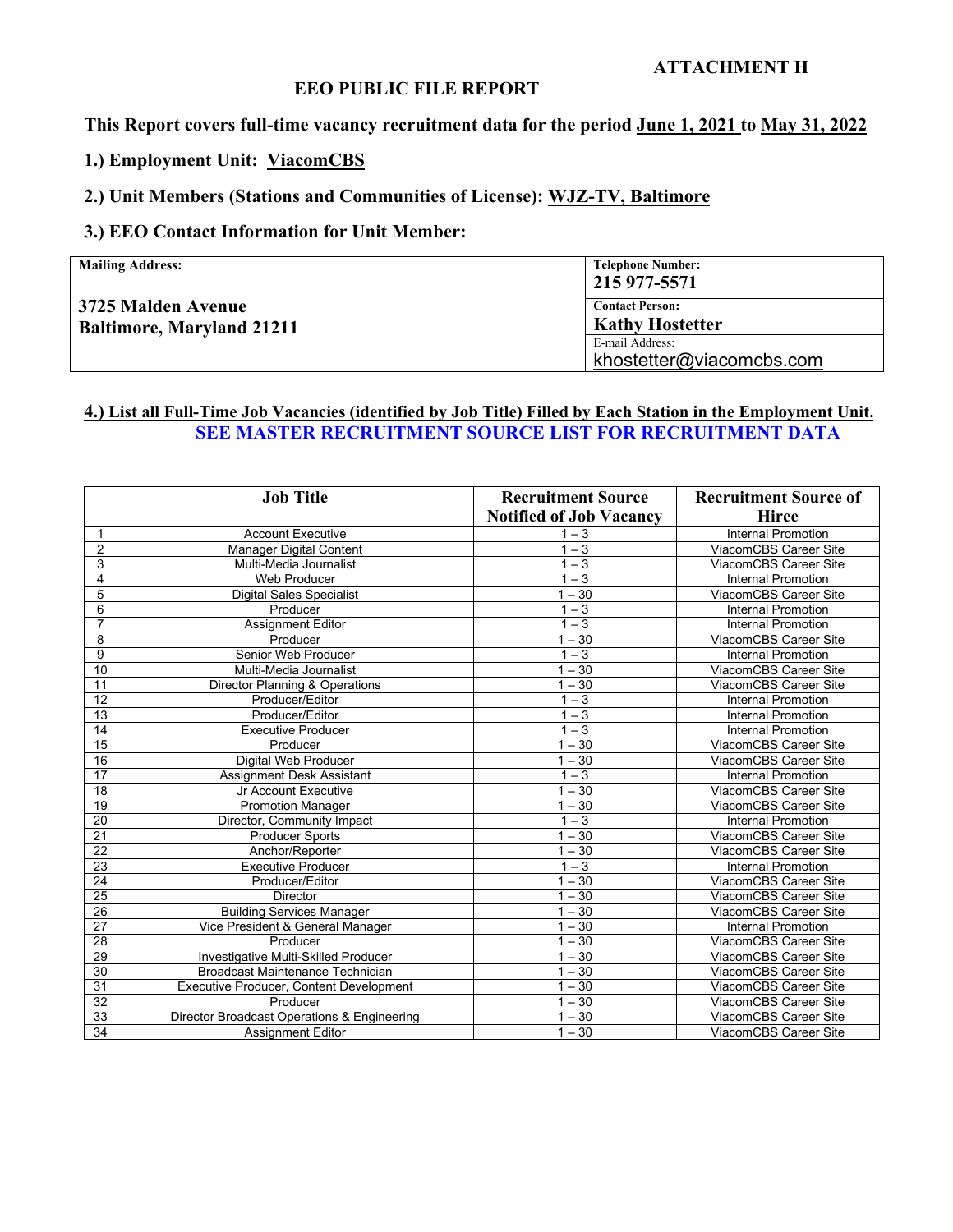# **5.) Master List of Recruitment Sources for the reporting period of 06/01/21 through 05/31/22**

| Job<br>Code<br>$\#$ :   | i) Name of<br>Organization<br><b>Notified of Job</b><br>Vacancy                                                                                                                                                                                                                                                                                                                                                                                                           | <b>Contact Person:</b>                                                                                                 | <b>Address:</b>                                     | Phone<br>Number:  | <b>Did</b><br>Recruitment<br><b>Source</b><br><b>Request</b><br><b>Notification?</b><br>(Yes or No) | # of<br><b>Interviewees</b><br><b>Referred</b> |
|-------------------------|---------------------------------------------------------------------------------------------------------------------------------------------------------------------------------------------------------------------------------------------------------------------------------------------------------------------------------------------------------------------------------------------------------------------------------------------------------------------------|------------------------------------------------------------------------------------------------------------------------|-----------------------------------------------------|-------------------|-----------------------------------------------------------------------------------------------------|------------------------------------------------|
| $\mathbf{1}$            | <b>Avature</b><br><b>The CBS</b><br><b>Applicant System</b><br><i>includes:</i><br>1. CBS Television<br><b>Stations Career</b><br><b>Site</b><br>2. CBS Television<br><b>Network Career</b><br><b>Site</b><br>3. CBS News<br><b>Career Site</b><br>4. CBS Corporate<br><b>Career Site</b><br>5. CBS Interactive<br><b>Career Site</b><br>6. CBS Sports<br><b>Network Career</b><br><b>Site</b><br><b>7. CBS</b><br>Corporation.jobs<br>8. ViacomCBS<br><b>Career Site</b> | Post all job<br>openings in<br><b>Avature system</b><br>where<br>applicants can<br>search all<br>available<br>openings | http://cbscorporation<br>.jobs/jobs/                | n/a               | n/a                                                                                                 | 68                                             |
| $\boldsymbol{2}$        | <b>Direct</b><br><b>Employers</b><br>Association,<br>Inc.- Job<br><b>Syndication</b><br><b>Alliances</b><br>Posts to over 100<br>organizations and<br>over 500 colleges                                                                                                                                                                                                                                                                                                   | Posted off all<br><b>Job Postings in</b><br>the Avature<br><b>System</b>                                               | http://de.nix.org/pdfs<br>/JobAlliancesList.pdf     | (866)<br>268-6206 | n/a                                                                                                 |                                                |
| $\mathbf{3}$            | <b>WJZ</b> Internal<br><b>Posting Board</b>                                                                                                                                                                                                                                                                                                                                                                                                                               | Post on<br><b>Employee Job</b><br><b>Board on</b><br>the 1st Level                                                     | 3725 Malden Avenue<br><b>Baltimore, MD</b><br>21211 | (410)<br>466-0013 | n/a                                                                                                 |                                                |
| $\overline{\mathbf{4}}$ | <b>Broadcast</b><br><b>Employment</b><br><b>Service</b>                                                                                                                                                                                                                                                                                                                                                                                                                   | Post on<br>www.tvjobs.com                                                                                              | P.O. Box 4116<br>Oceanside, CA 92052                | (800)<br>237-8073 | N <sub>0</sub>                                                                                      |                                                |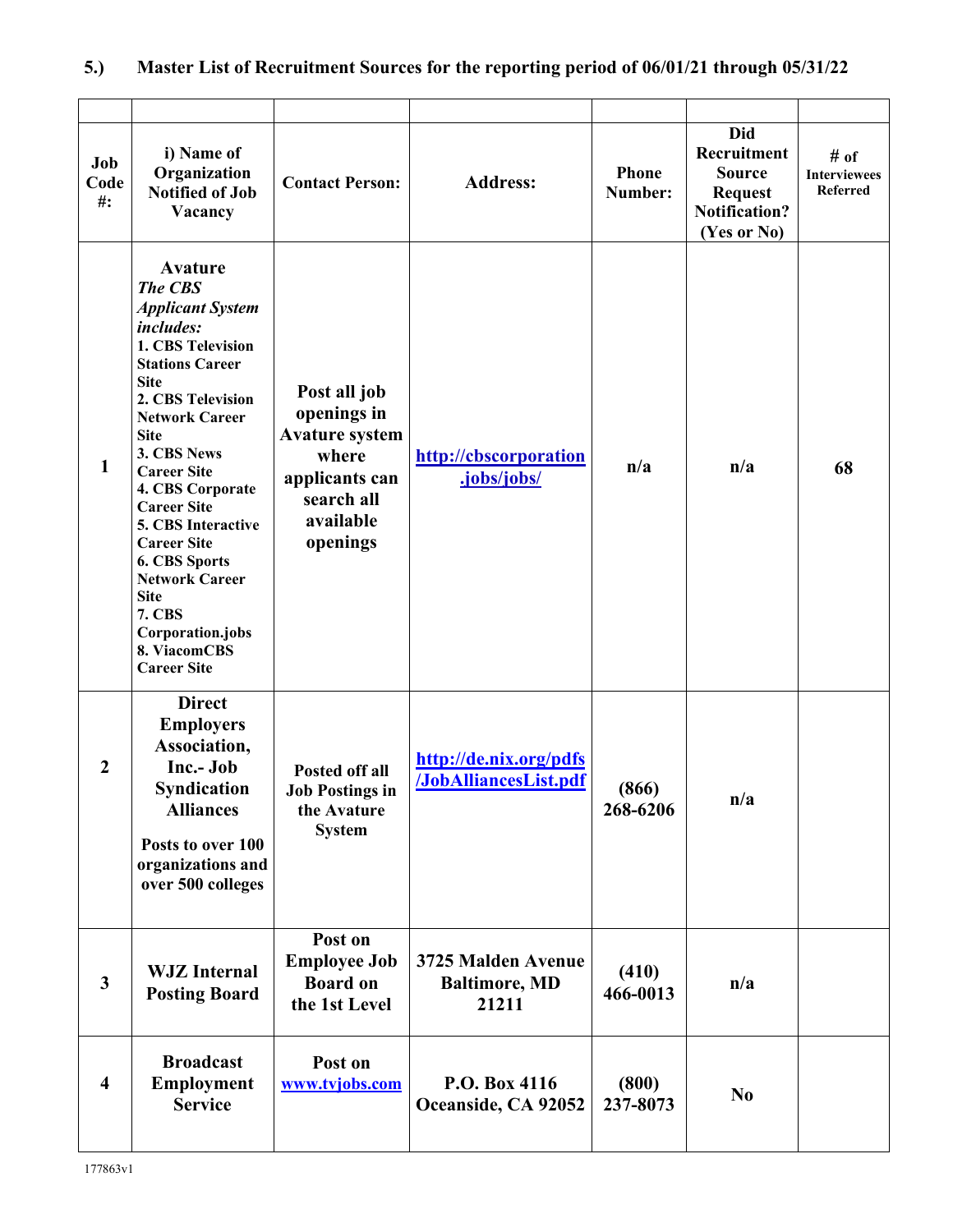| Job<br>Code<br>$#$ : | i) Name of<br>Organization<br><b>Notified of Job</b><br>Vacancy                                  | <b>Contact Person:</b>                                                  | <b>Address:</b>                                                             | <b>Phone</b><br>Number: | <b>Did</b><br>Recruitment<br><b>Source</b><br><b>Request</b><br><b>Notification?</b><br>(Yes or No) | # of<br><b>Interviewees</b><br><b>Referred</b> |
|----------------------|--------------------------------------------------------------------------------------------------|-------------------------------------------------------------------------|-----------------------------------------------------------------------------|-------------------------|-----------------------------------------------------------------------------------------------------|------------------------------------------------|
| 5                    | <b>Medialine</b>                                                                                 | Post on:<br>www.medialine.com<br><b>Mark Shilstone</b>                  | P.O. Box 51909<br>Pacific Grove, CA<br>93950                                | (800)<br>237-8073       | N <sub>0</sub>                                                                                      |                                                |
| 6                    | <b>Veterans</b><br><b>Administration</b>                                                         | <b>Posting on:</b><br>https://www.vets<br>.gov/employmen<br>t/employers | 31 Hopkins Plaza<br><b>Baltimore, MD</b><br>21201                           | (410)<br>230-4538       | N <sub>0</sub>                                                                                      |                                                |
| $\overline{7}$       | <b>MD/DC/DEL</b><br><b>Broadcasters</b><br><b>Association</b><br>Maryland/DC/<br><b>Delaware</b> | <b>Email Posting</b><br>to:<br>info@mdcd<br>broadcasters.<br>Com        | 106 Old Court Road<br><b>Baltimore, MD</b><br>21208                         | (410)<br>653-4122       | Yes                                                                                                 |                                                |
| 8                    | Maryland<br><b>New Directions</b>                                                                | <b>Mail Postings</b>                                                    | 2700 N. Charles<br><b>Street Suite 200</b><br><b>Baltimore, MD</b><br>21218 | (410)<br>653-4122       | Yes                                                                                                 |                                                |
| 9                    | <b>Baltimore City</b><br><b>NAACP</b>                                                            | <b>Mail Postings</b>                                                    | 8 West 26th Street<br><b>Baltimore, MD</b><br>21218                         | (410)<br>366-3300       | Yes                                                                                                 |                                                |
| 10                   | <b>Anne Arundel</b><br><b>County NAACP</b>                                                       | <b>Mail Postings</b>                                                    | P.O. Box 6210<br><b>Annapolis, MD</b><br>21401                              | (410)<br>974-6317       | Yes                                                                                                 |                                                |
| 11                   | <b>Mayor's Office</b><br>of Employment<br>Development                                            | <b>Mail Postings</b>                                                    | 100 West 23rd Street<br>3rd Floor<br><b>Baltimore, MD</b><br>21218          | (410)<br>396-3009       | Yes                                                                                                 |                                                |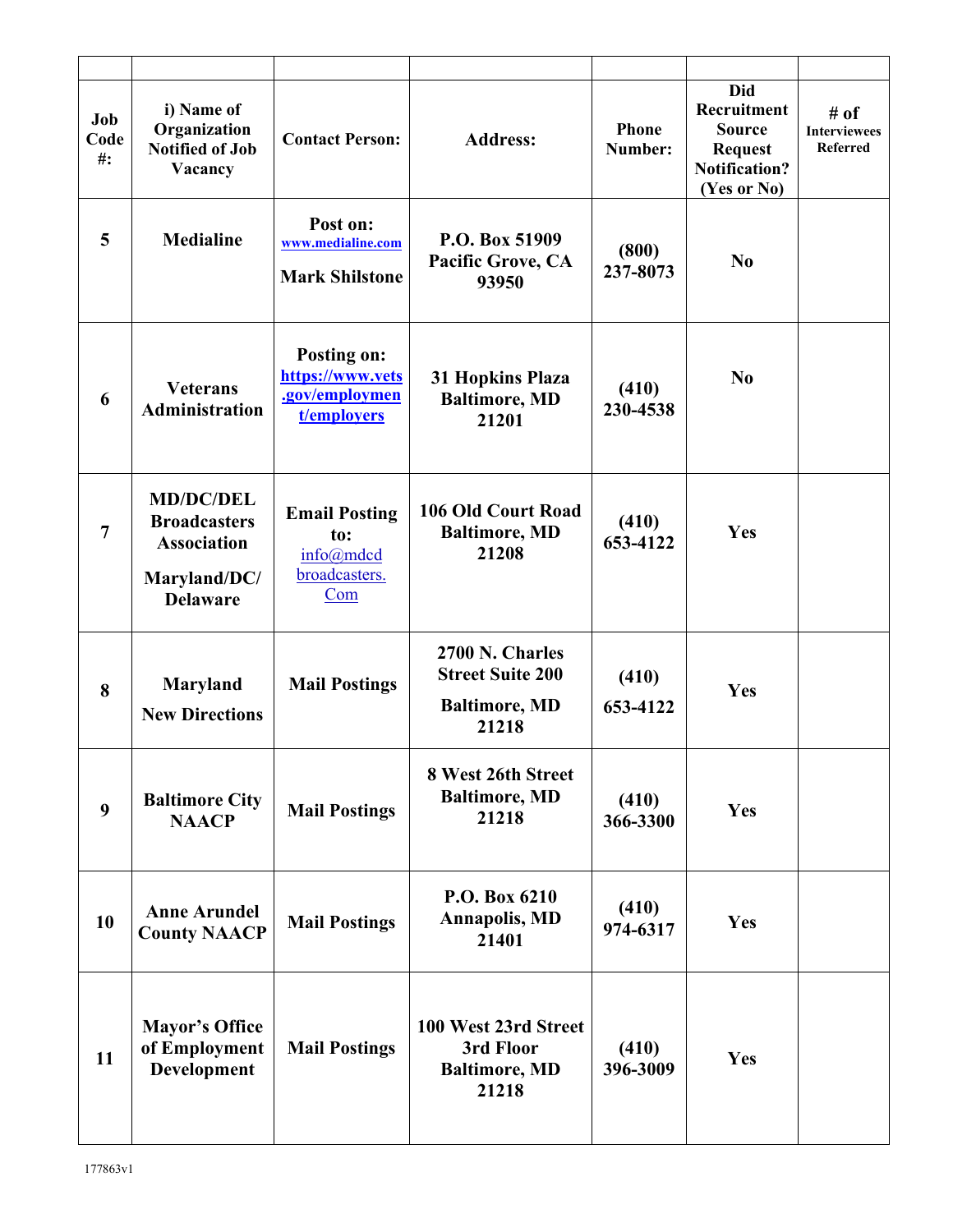| Job<br>Code<br>$\#$ : | i) Name of<br>Organization<br><b>Notified of Job</b><br>Vacancy                           | <b>Contact Person:</b>                                                          | <b>Address:</b>                                                         | <b>Phone</b><br>Number: | Did<br>Recruitment<br><b>Source</b><br><b>Request</b><br><b>Notification?</b><br>(Yes or No) | # of<br><b>Interviewees</b><br>Referred |
|-----------------------|-------------------------------------------------------------------------------------------|---------------------------------------------------------------------------------|-------------------------------------------------------------------------|-------------------------|----------------------------------------------------------------------------------------------|-----------------------------------------|
| 12                    | <b>Paul's Place</b>                                                                       | <b>Email postings</b><br>to Barbara Craig<br>bcraig37@<br>gmail.com             | 1118 Ward Street<br><b>Baltimore, MD</b><br>21230                       | (410)<br>625-0775       | Yes                                                                                          |                                         |
| 13                    | The Emma<br><b>Bowen</b><br><b>Foundation for</b><br><b>Minority Interest</b><br>in Media | <b>Mail Postings</b><br>Attn:<br><b>Sandra Rice</b>                             | 524 West 57th Street<br><b>New York, NY 10019</b>                       | (212)<br>975-2545       | Yes                                                                                          |                                         |
| 14                    | <b>Federation of</b><br>Hispanic<br>Organization-<br><b>Baltimore</b><br><b>Chapter</b>   | <b>Email Postings</b><br>to<br>Marcoap1@<br>verizon.net<br><b>Marco Pineyro</b> | P.O. Box 25915<br><b>Baltimore, MD</b><br>21224                         | (410)<br>931-1640       | Yes                                                                                          |                                         |
| 15                    | <b>Towson</b><br>University                                                               | Post on:<br>Handshake                                                           | 8000 York Road<br>Towson, MD 21252                                      | (410)<br>704-2000       | Yes                                                                                          |                                         |
| 16                    | <b>Coppin State</b><br>University                                                         | <b>Fax Postings:</b><br>$(410)$ 951-3920                                        | 2553 West North<br>Ave.<br><b>Baltimore, MD</b><br>21216                | (410)<br>951-4188       | Yes                                                                                          |                                         |
| 17                    | Goucher<br>College                                                                        | Post on:<br>www.goucher.<br>edu/recruit                                         | <b>1021 Dulaney Valley</b><br>Rd.<br>Towson, MD 21204                   | $(410)$ 337-<br>6191    | Yes                                                                                          |                                         |
| 18                    | Howard<br>University                                                                      | Post on:<br><b>Handshake</b>                                                    | <b>525 Bryant Street</b><br><b>NW</b><br><b>Washington, DC</b><br>20059 | (202)<br>806-5806       | Yes                                                                                          |                                         |
| 19                    | <b>Loyola College</b>                                                                     | Post on:<br>Handshake                                                           | 4501 N. Charles<br><b>Street</b><br><b>Baltimore, MD</b><br>21210       | (800)<br>221-9107       | Yes                                                                                          |                                         |
|                       |                                                                                           |                                                                                 |                                                                         |                         |                                                                                              |                                         |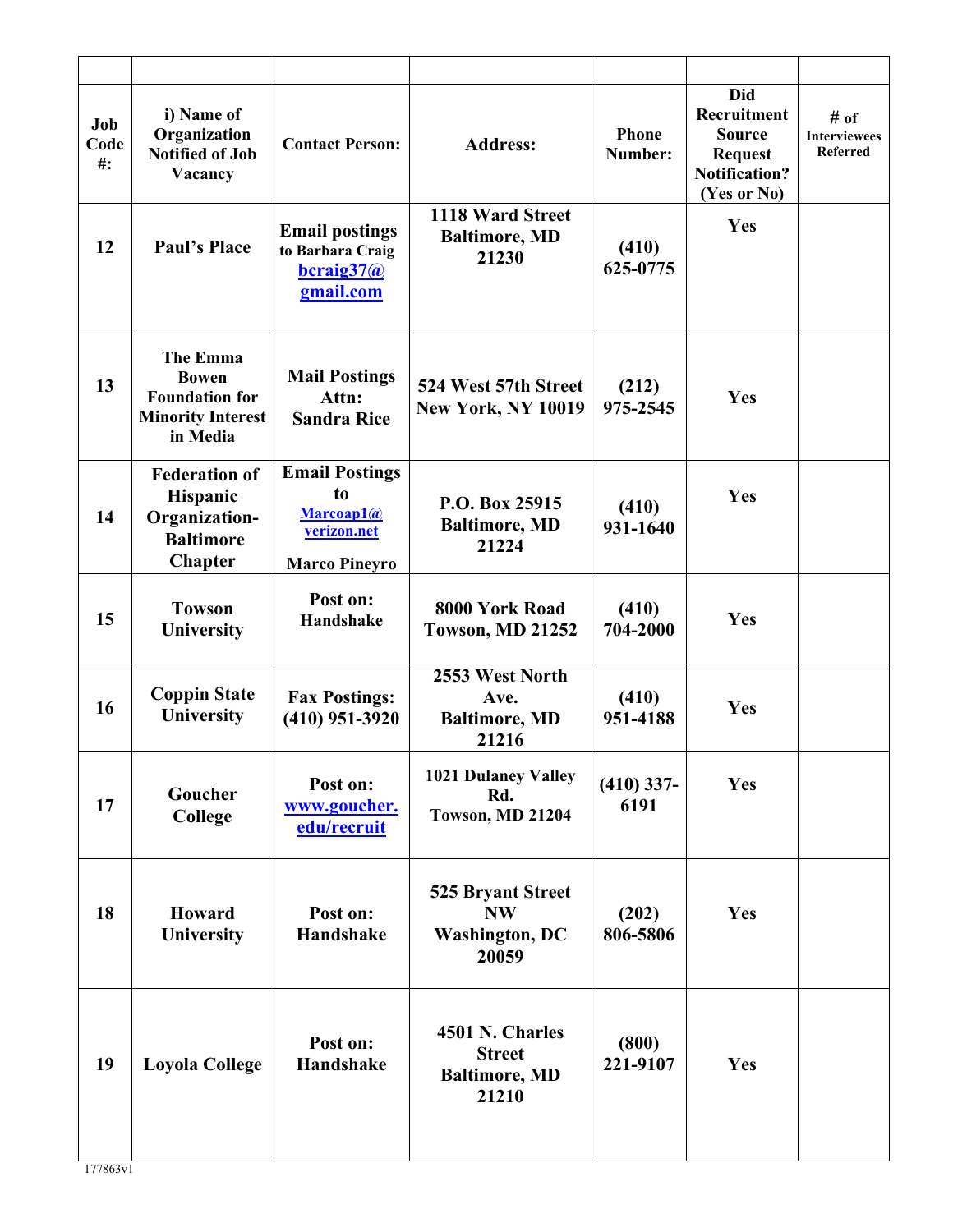| Job<br>Code<br>$\#$ : | i) Name of<br>Organization<br><b>Notified of Job</b><br>Vacancy                                                      | <b>Contact Person:</b>                                                                 | <b>Address:</b>                                                         | <b>Phone</b><br>Number: | <b>Did</b><br>Recruitment<br><b>Source</b><br><b>Request</b><br><b>Notification?</b><br>(Yes or No) | # of<br><b>Interviewees</b><br><b>Referred</b> |
|-----------------------|----------------------------------------------------------------------------------------------------------------------|----------------------------------------------------------------------------------------|-------------------------------------------------------------------------|-------------------------|-----------------------------------------------------------------------------------------------------|------------------------------------------------|
| 20                    | <b>Morehead State</b><br>University                                                                                  | Post on:<br>http://www.mor<br>eheadstate.edu/c<br>areernet/                            | 150 University Blvd.<br>Morehead, KY 40351                              | (606)<br>783-2221       | Yes                                                                                                 |                                                |
| 21                    | <b>Morgan State</b><br>University                                                                                    | Post on:<br>Handshake                                                                  | 1700 E. Cold<br><b>Spring Lane</b><br><b>Baltimore, MD</b><br>21251     | (443)<br>885-3349       | Yes                                                                                                 |                                                |
| 22                    | <b>Stevenson</b><br>University                                                                                       | Post on<br><b>Handshake</b>                                                            | 1525 Greenspring<br><b>Valley Road</b><br><b>Stevenson, MD</b><br>21153 | $(887)$ 468-<br>6852    | Yes                                                                                                 |                                                |
| 23                    | <b>University of</b><br><b>Baltimore</b>                                                                             | Post on:<br>www.ubalt.edu<br><u>/careercenter</u>                                      | 1420 N. Charles<br><b>Street</b><br><b>Baltimore, MD</b><br>21201       | $(410) 837 -$<br>5440   | Yes                                                                                                 |                                                |
| 24                    | <b>University of</b><br>Maryland                                                                                     | Post on:<br>https://umd-<br>csm.symplicity.<br>com/employers                           | 3100 Hornbake<br>Library<br><b>College Park, MD</b><br>20742            | $(301)$ 314-<br>7225    | Yes                                                                                                 |                                                |
| 25                    | <b>The</b><br><b>Community</b><br><b>College of</b><br><b>Baltimore</b><br><b>County-CCBC</b><br><b>Essex Campus</b> | <b>Email Posting:</b><br><b>NNIX@ccbsm</b><br>d.edu<br>Dr. Zelda Nix-<br><b>McCray</b> | 7201 Rossville Blvd.<br><b>Baltimore, MD</b><br>21237                   | (443)<br>840-2222       | Yes                                                                                                 |                                                |
| 26                    | <b>Temple</b><br>University                                                                                          | Post on:<br>Handshake                                                                  | 1801 N. Broad Street<br>Philadelphia, PA<br>19122                       | (215)<br>204-7000       | Yes                                                                                                 |                                                |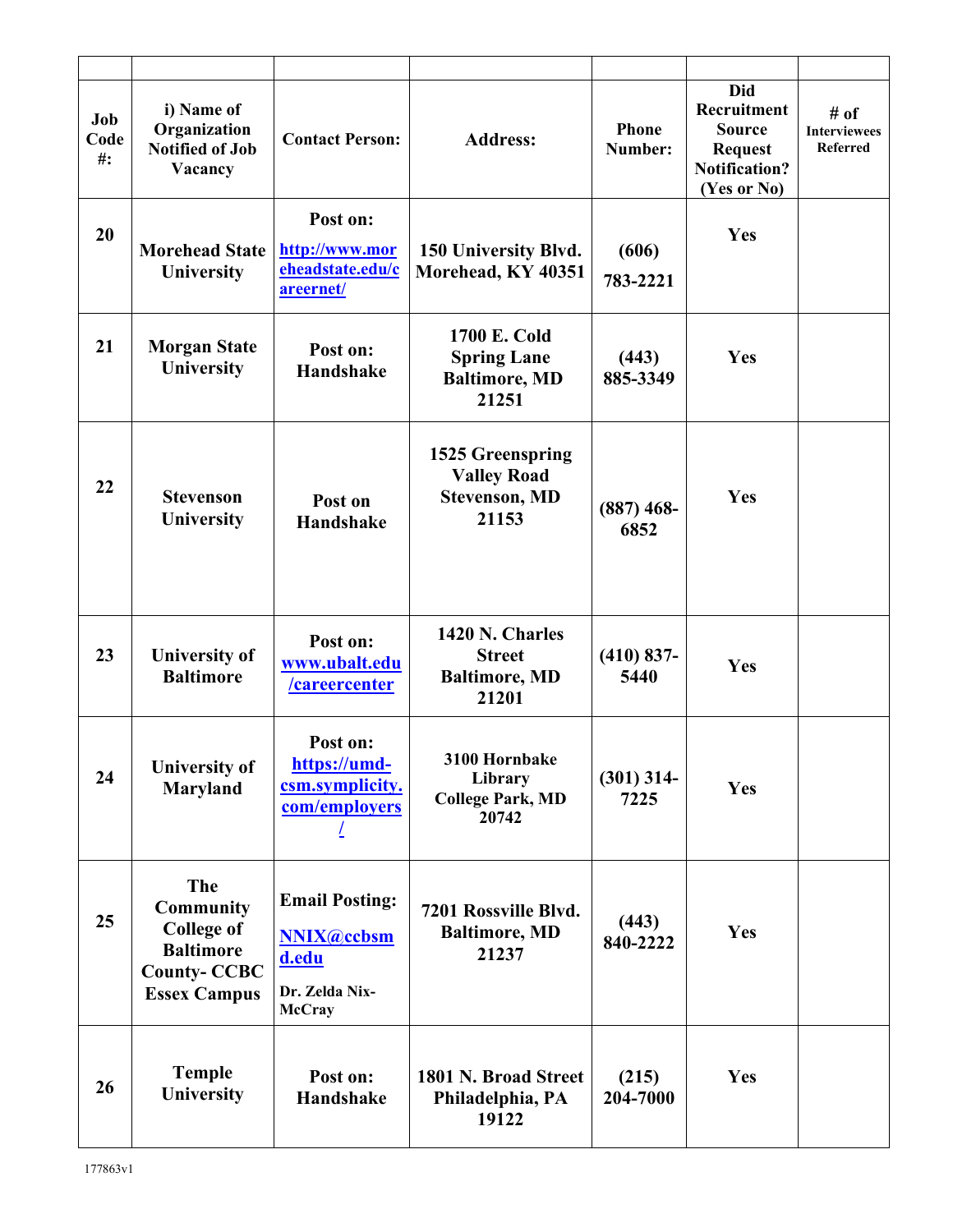| i) Name of<br>Organization<br><b>Notified of Job</b><br>Vacancy      | <b>Contact Person:</b>                                     | <b>Address:</b>                                           | <b>Phone</b><br>Number: | <b>Did</b><br>Recruitment<br><b>Source</b><br><b>Request</b><br><b>Notification?</b><br>(Yes or No) | # of<br><b>Interviewees</b><br><b>Referred</b>                  |
|----------------------------------------------------------------------|------------------------------------------------------------|-----------------------------------------------------------|-------------------------|-----------------------------------------------------------------------------------------------------|-----------------------------------------------------------------|
| <b>Employee</b><br>Referral                                          | <b>WJZ</b><br><b>Employees-</b><br>Past & Present          | 3725 Malden Avenue<br>Baltimore,<br><b>Maryland 21211</b> |                         | n/a                                                                                                 | 40                                                              |
| <b>Current CBS</b><br><b>Employee</b>                                | <b>Works</b> for<br><b>CBS-nota</b><br><b>WJZ</b> employee | <b>Various Stations</b>                                   |                         | n/a                                                                                                 |                                                                 |
| <b>Direct Sourcing</b><br><b>Contacted</b><br>applicant<br>directly. | Recruiter                                                  | <b>Contacted by</b><br><b>CBS/Paramount</b><br>Recruiter  | <b>Varies</b>           | No                                                                                                  | 8                                                               |
| <b>Non CBS</b><br><b>Employee</b><br><b>Referral</b>                 | n/a                                                        | <b>Varies</b>                                             | <b>Varies</b>           | n/a                                                                                                 | $\mathbf{3}$                                                    |
|                                                                      |                                                            |                                                           |                         |                                                                                                     | <b>Grand Total</b><br>Total # of Interviewee referred by Source |

 **Total # of Interviewee referred by Source**

**119**

**6.) Total # of Interviewees Referred by Each Source: For** the period from **June 1, 2021** to **May 31, 2022.** This Employment Unit interviewed *one hundred nineteen* **119** Interviewees for full time job vacancies.

|     | <b>Recruitment Source</b>        | <b>Number of Interviewees Referred</b> |
|-----|----------------------------------|----------------------------------------|
| (1) | ViacomCBS Career Site            | 68                                     |
| (2) | ViacomCBS Career Site - Internal | 40                                     |
| (3) | CBS/Paramount Recruiter          | 8                                      |
| (4) | Other-Non CBS Employee Referral  | ٩                                      |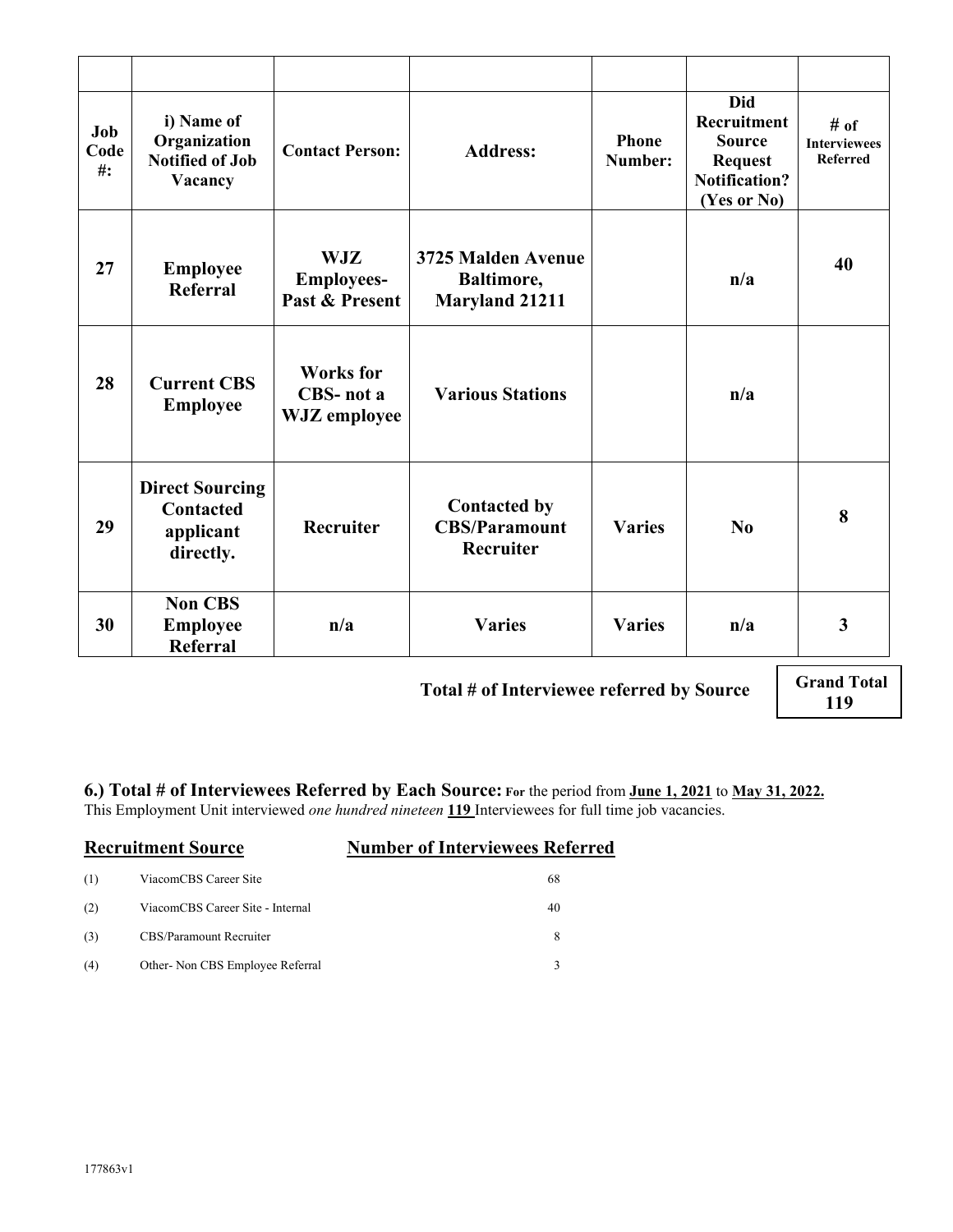**7.) Supplemental Recruitment Measures.** List and briefly describe the Supplemental Recruitment Measures Undertaken during the proceeding twelve (12) months for the following four (4) recruitment activities.

**(a) Job Fairs.** (Each employment unit must host or co-sponsor one job fair OR participate in at least four job fairs.)

| Description of Recruitment Measure:                                                                                                                                                | Date:    | Personnel Involved:<br>(Name and Position) |
|------------------------------------------------------------------------------------------------------------------------------------------------------------------------------------|----------|--------------------------------------------|
| Newhouse School at Syracuse University<br>virtual career fair. Virtual interaction with<br>students about careers and Internship program<br>opportunities in broadcast television. | 04/07/22 | Erik Lee, Operations Manager               |

## **(b) Internships** (Each employment unit must establish an internship program.)

| Description of Recruitment Measure:                           | Date: | Personnel Involved:<br>(Name and Position) |
|---------------------------------------------------------------|-------|--------------------------------------------|
| Internship Program Paused due to the<br>coronavirus pandemic. |       |                                            |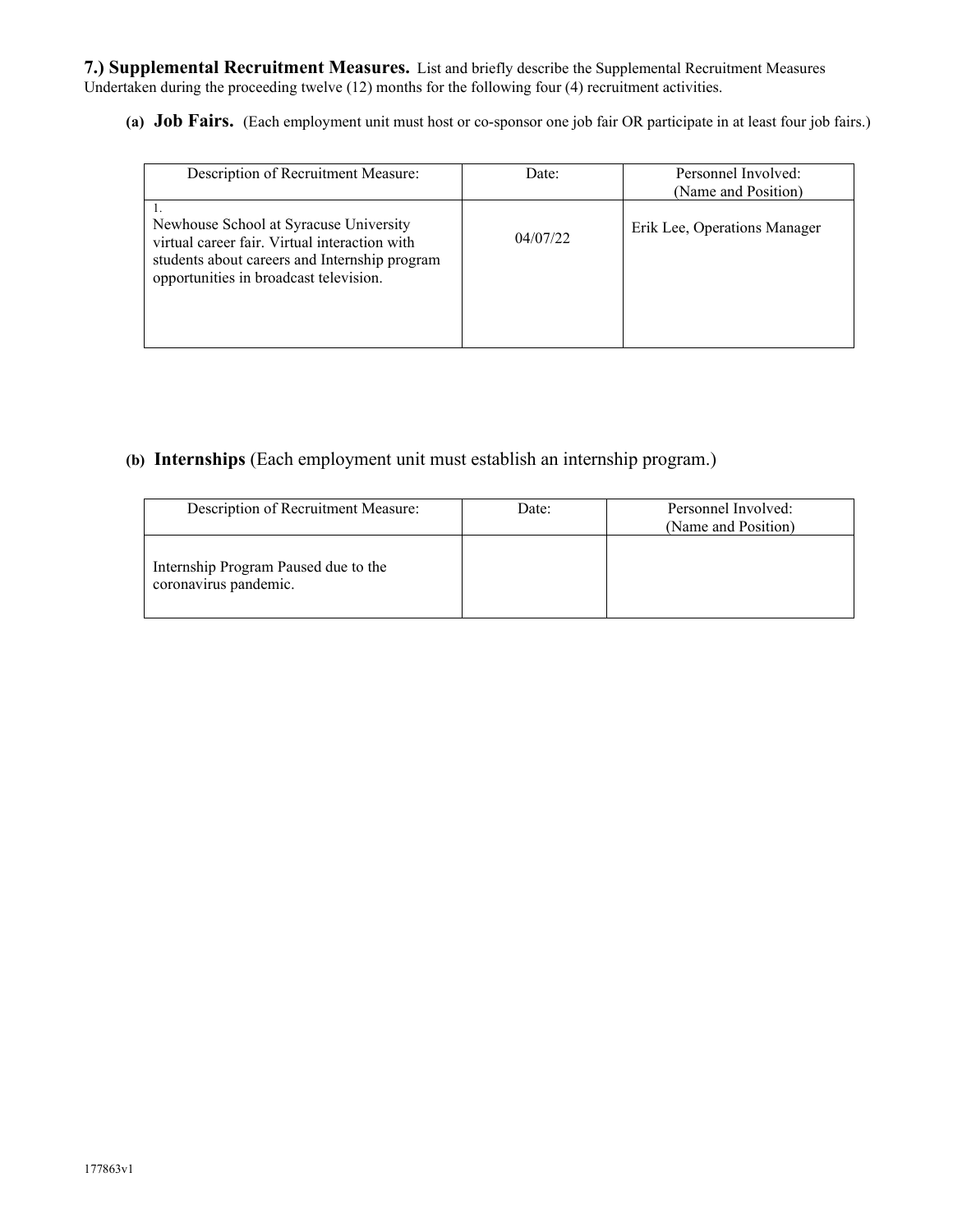1. **Participation in Events (**Each employment unit must participate in at least four events relating to career opportunities in broadcasting sponsored by educational institutions.)

| Description of Recruitment Measure:                                                                                                                                                                                                                                                                                                                                                                                                                                                                                                        | Date:      | Personnel Involved:<br>(Name and Position) |
|--------------------------------------------------------------------------------------------------------------------------------------------------------------------------------------------------------------------------------------------------------------------------------------------------------------------------------------------------------------------------------------------------------------------------------------------------------------------------------------------------------------------------------------------|------------|--------------------------------------------|
| 1.<br>Archbishop Curley High School<br>Guest speaker, Shared his career experience and<br>the importance of cultural diversity.                                                                                                                                                                                                                                                                                                                                                                                                            | 02/28/2022 | Grover Murrell, Executive Producer.        |
| 2.<br>Archbishop Curly High School Career Day<br>Guest speaker, interaction with students about<br>careers and Internship program opportunities in<br>broadcast television.                                                                                                                                                                                                                                                                                                                                                                | 3/11/2022  | Grover Murrell, Executive Producer.        |
| 3.<br>University of Maryland (College Park)<br>Talked to students about TV News, and about<br>different positions that are in the newsrooms. We<br>used the opportunity to recruit graduating seniors.<br>We now have onboarded two graduating seniors<br>for positions that needed to be filled in our<br>newsroom. It's a great opportunity to leverage our<br>needs in the business and students looking for jobs<br>in the business. We also discussed the importance<br>of DEI and why it's impactful in today's<br>newsroom setting. | 3/4/22     | Grover Murrell, Executive Producer         |

**(c)Training Management Personnel.** (Each Employment Unit must train management level personnel on methods of ensuring equal employment opportunity and preventing discrimination.)

| Description of Recruitment Measure:                                                                                                                                                                                            | Personnel Involved:<br>(Name and position)                                         | Describe Training:                                                                                                                                                                                                                                                                                  |
|--------------------------------------------------------------------------------------------------------------------------------------------------------------------------------------------------------------------------------|------------------------------------------------------------------------------------|-----------------------------------------------------------------------------------------------------------------------------------------------------------------------------------------------------------------------------------------------------------------------------------------------------|
| Required Trainings include:<br>1. Business Practices Statement<br>Training.<br>2. Diversity- Unconscious Bias<br>Training.<br>3. Anti-Corruption Training.<br>4. Maintaining a Respectful Work<br><b>Environment Training.</b> | All employees                                                                      | CBS on-line training required by<br>all level of employees and<br>managers.                                                                                                                                                                                                                         |
| 2.<br>New Hire Orientation                                                                                                                                                                                                     | All FT New Hires<br><b>Kathy Mitzel-</b><br>HR Manger meets<br>with all new hires. | All FT new hires are given a<br>benefit overview and a policy<br>overview which includes<br>discussing the EEO Policies, the<br>Non-discrimination and Anti-<br>harassment policies, and other<br>"important policies and rules that<br>apply to ViacomCBS, its<br>employees and the members of its |